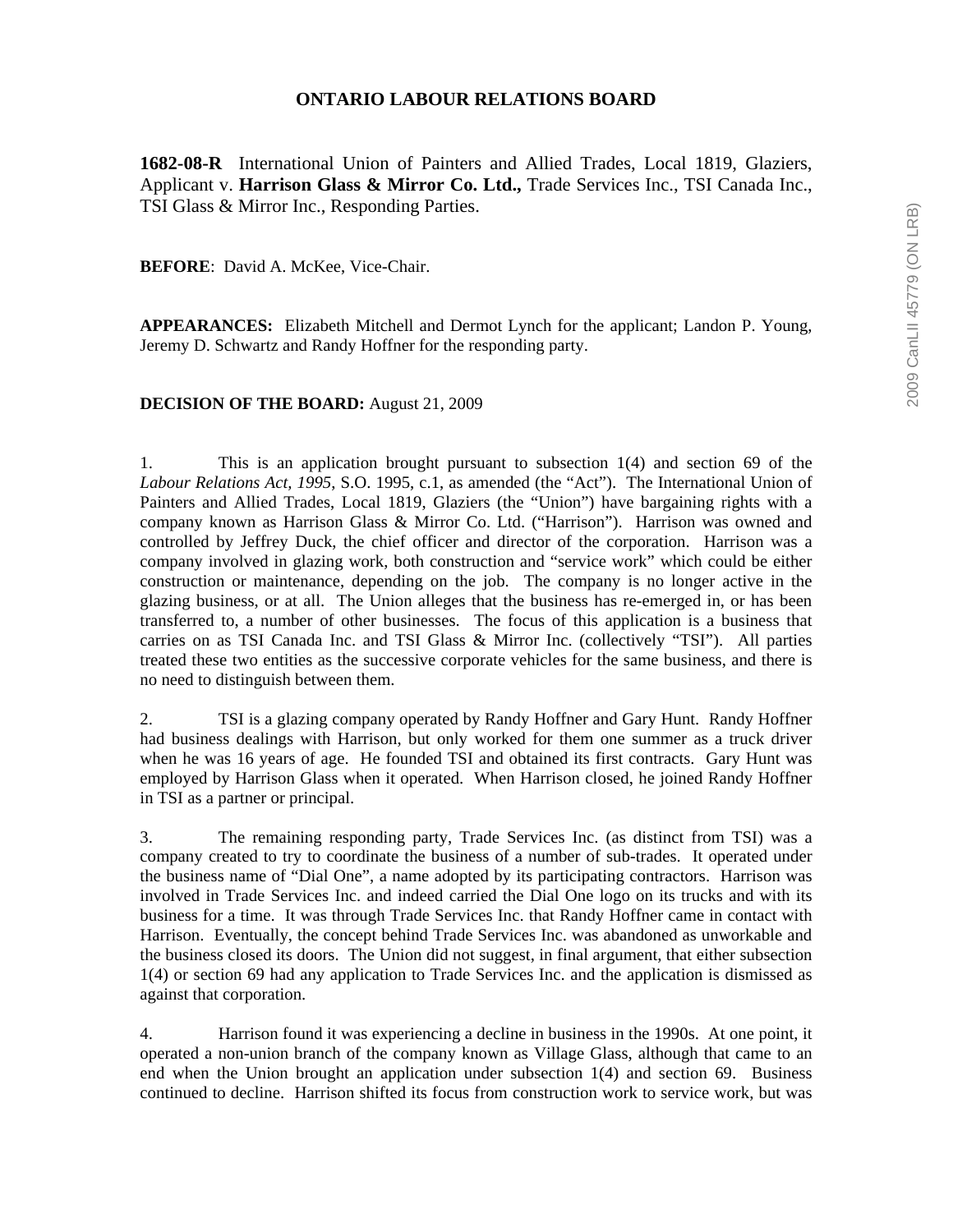5. Harrison operated out of a number of addresses, the last of which was located at 1310 Fewster Drive in Mississauga, called to the Fewster Business Centre. Jeffrey Duck, through a holding company, still owns or controls the head lease on the building and rents out space as a landlord. TSI rents space from Mr. Duck's company at that location. There was otherwise nothing left of Harrison's operations.

6. The facts surrounding the operation and closure of Harrison are as detailed as those surrounding the start-up of TSI. It is not necessary to relate them in any detail. The essence of the Union's case is that Gary Hunt exercised control and direction within the meaning of subsection 1(4) of the Act over Harrison and was what the Board has often called a "key employee". I find that he was not. He was certainly a valued senior managerial employee, but he did not have any control of the business of Harrison, nor any significant direction over the company's affairs. With respect to the sale or transfer of the business, Gary Hunt himself did not represent a significant "human asset" of the company and was not himself a key component in that business. The fact that some of Harrison's customers are now customers of TSI and the employees of TSI at one time all worked for Harrison suggests that there was a sale, but there was, in fact, no transfer of a functioning business from Harrison to TSI.

# **Analytic framework**

7. The Union relied on a number of cases that are some of the many decisions of the Board called colloquially the "key man" or "key person" cases. These are decisions, most of which deal with businesses in the construction industry, where the Board has concluded that the key person is the essence of the business. This is often used as the basis for the analysis of a related employer application. In *Brant Erecting and Hoisting*, [1980] OLRB Rep. July 985, the Board said at paragraph 16:

> 16. The present case provides a classic example of the kind of business situation to which section 1(4) was intended to apply. The business of Brant Erecting, which was largely controlled and directed by Bill Munro, ran into difficulties and came to a halt in April, 1979. Munro, who, we are satisfied was the principal entrepreneurial force behind the Brant Erecting business severed his connection with that firm and immediately established a virtually identical business under the name of Provincial Steel carried on through a company incorporated by his wife. The business ability, contacts, expertise, and goodwill vested in Bill Munro himself; and some of the assets formerly used by Brant Erecting, became the assets and advantages which were the key to Provincial Steel's business success. There has been no change in the character of the business nor in the employee skills required by it. Provincial Steel is run (as was Brant Erecting) from an office in Munro's basement and serves essentially the same clientele as was served by Brant Erecting. There was no hiatus between the apparent demise of Brant Erecting and the launching of Provincial Steel as a going concern. … In our view these transactions fall squarely within the mischief to which section 1(4) is directed, and we are satisfied on the evidence before us that Brant Erecting and Hoisting and Beverley Munro Inc. carrying on business as Provincial Steel, carry on associated or related businesses, (albeit not simultaneously) under common control or direction. Accordingly, the Board is satisfied that it should declare that these two business entities are and always have been "one employer" for the purposes of *The Labour Relations Act*, and that Beverley Munro Inc. is bound by and must recognize any collective agreements or bargaining rights held by the applicant in respect of Brant Erecting and Hoisting.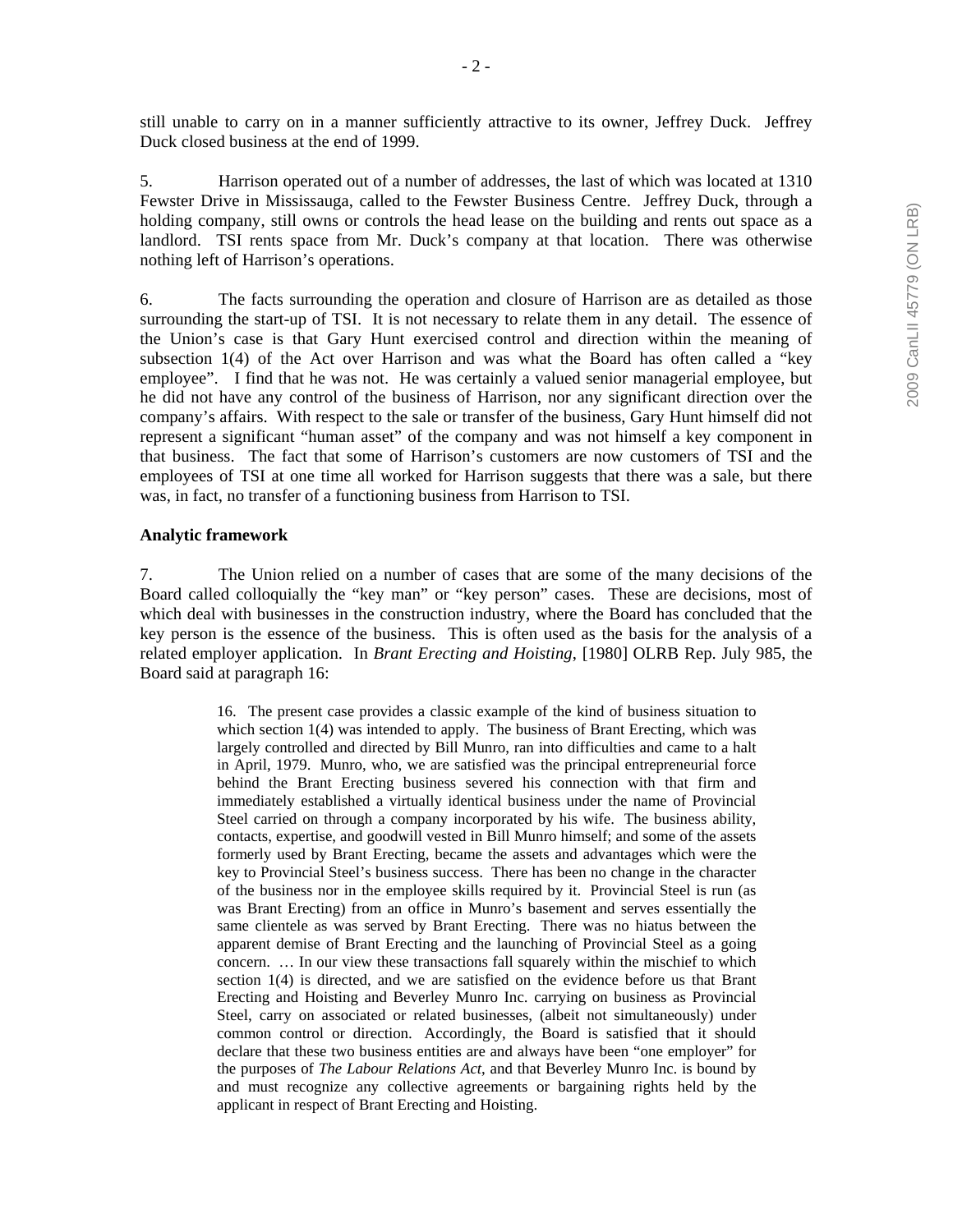See also *Jen-Ry Utility Contracting Co. Ltd* [1984] OLRB Rep Dec 1724; *Tri-Corps Industrial Contractors* [1994] OLRB Rep. Oct. 1446 (where the Union was unsuccessful on that ground) and *Central Forming and Concrete Inc*. (Board file 3666-93-R and 3857-03-R, decision dated July 18, 1994), [1994] OLRD No. 2699.

8. The Board has also used the same analytic framework to determine whether there has been a sale of business. In *Gallant Painting*, [1991] OLRB Rep. Sept. 1051, the Board described the essential elements of a painting business it was dealing with in that case at paragraph 47 and 48:

> 47. What then are the essential elements of the business? What is its "total economic organization?" The evidence confirms that the maintenance painting business is a bid oriented business. In this type of business the essence of the business resides in the experience and expertise of its management personnel. To be financially successful the essential elements of the maintenance painting business are the expertise to price and bid upon union jobs, and the skill and ability of personnel who can perform the job within the limits of a successful bid (see, for example, *P. H. Grager*, *supra*, and *Stucor Construction Ltd.*, *supra*). It is not the tools or physical assets which are the "essence" of the painting maintenance business. It is the skill, experience and expertise of its key management personnel.

> 48. We find that at Gallant Painting the essential elements of the business resided with John Gallant. At Lindsay Maintenance, for the Painting Division these essential elements continue to reside with John Gallant.

See also *Ably Concrete Floor Limited* [1991] OLRB Rep. May 579; and *Humphrey Plumbing and Electrical Service Ltd.* (Board File No. 1588-03-R, decision dated August 15, 2006), 2006 CanLII 29249.

9. The basis of both of these approaches is focussed on the role of the individual who is identified as a key person in the first business. Essentially the question is whether the business or some identifiable part of the business is entirely indistinguishable from the individual who is in control of it. In the construction industry, the physical assets of the business may be negligible, or in any event not as important as the ability of the one or more persons who can estimate jobs properly in order to successfully bid a job, perform the work satisfactorily, do it on time and on budget, and make a profit. In such cases the entrepreneurial drive and expertise found in the business constitutes the core of the business. If it is found in one person, that person becomes the key component of the business.

10. In this case, for the reasons set out below, I conclude that Gary Hunt is was not the essential core of the business of Harrison or even of the service portion of Harrison's business. The analysis relied on by the union in these cases has no factual foundation.

#### **The Related Employer Application**

11. Gary Hunt is a glazier by trade. His first job was as a driver and glass installer at an unrelated company called Oakville Glass. He left there and went to work for Harrison as an installer. He eventually became a journeyman glazier, working for Harrison. Harrison carried on its glazing business in three general areas: construction (involving new or renovated buildings),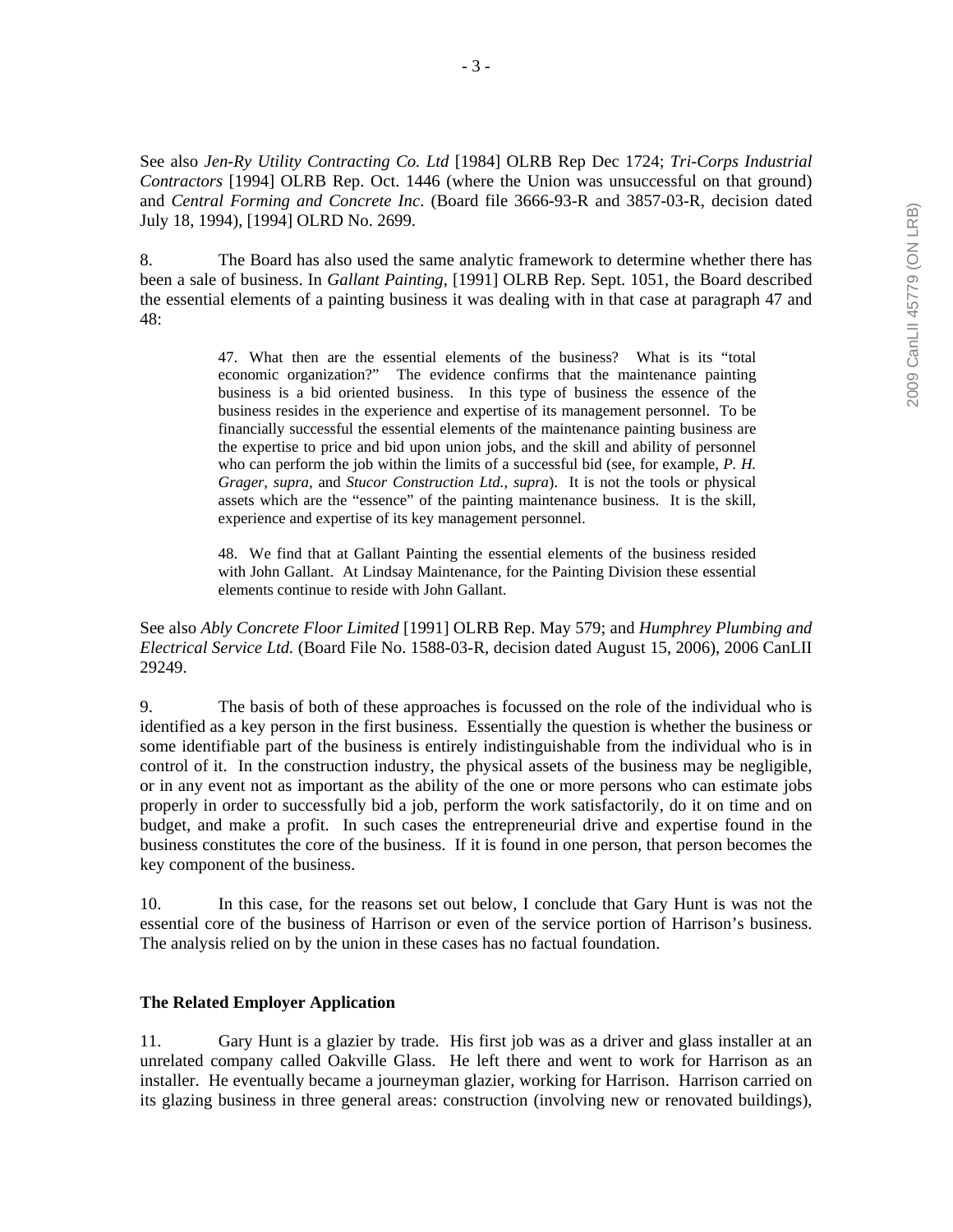condominium work (a specific type of construction) and service work. Service work involved responding to calls with respect to existing structures that would require repair or maintenance of the glass or small scale construction. Gary Hunt was involved in the service portion of the business only.

12. The witnesses who were called to testify described Harrison as a company tightly controlled by Jeffrey Duck, its President, and with his spouse, sole shareholder. He was described as a manager who insisted on being closely involved in any significant decision that was made. He either prepared or approved every bid that went out to a customer. The "management meetings", which involved Gary Hunt, were largely an exercise in other employees providing information to Jeffrey Duck so that he could make the decisions necessary to carry on the business. Jeffrey Duck did all the hiring and firing of employees. On occasion, when Jeffrey Duck was out of the office, one other employee, Russ Hartley, was the person that employees of Harrison went to for a decision. Either Jeffrey Duck or Russ Hartley were always present at the business premises until Russ Hartley left the company. No witness described Gary Hunt as filling that position after Russ Hartley left, despite the fact that the business was more heavily engaged in service work at that time.

13. The Union characterized Gary Hunt as the "Manager of the Service Department". That is fair enough, and would certainly be an appropriate way to describe his job. It does not, however, really describe his role. He was paid an hourly rate for his services. He owned no shares in the company and had no profit-sharing agreement. His legal status was that of an employee only.

14. He organized the daily work schedules for the glaziers involved in the service part of the business, although Jeffrey Duck also involved himself in that process from time to time. In addition, the aforementioned management meetings enabled Jeffrey Duck and Gary Hunt to discuss work that was coming up and how it was to be performed.

15. In the course of his duties, Gary Hunt, of course, had contact with customers who called to place orders for work or to ask for a price or bid on a particular project. Some customers who had dealt with Harrison for a long period did not require an estimate: if they were large enough to be regular customers, they would have a sense of what a job should cost and trusted Harrison to bill them appropriately. Some did require an estimate, and Jeffrey Duck sometimes prepared the estimate and sometimes Gary Hunt did so. It is impossible to quantify, but I will assume, for purposes of this decision, that Gary Hunt prepared the estimate more frequently than Jeffrey Duck. However, Mr. Hunt prepared the bid on the basis of the guidelines that Jeffrey Duck had set in terms of overhead burden and profit margins. He relied, of course, on his own sense of how long the work would take to perform, travel time, the cost of materials, and so on. This work was what any skilled estimator does, or perhaps given the guidelines about profit margin and overhead burden, somewhat less than what a skilled estimator does, and does not constitute the core activity of the business. In any event, Jeffrey Duck approved most of the bids and every invoice.

16. Gary Hunt did not hire or fire or discipline employees, although there is no evidence of any occasion on which discipline was meted out to anyone in the service side of the business. He has, of course, hired employees at TSI.

17. Gary Hunt was also involved in sales. He would follow up leads, or when time permitted, he would "work the phones" seeking business. There were also two sales representatives for Harrison, Don Layne and Bob Schneider, who did the same thing. Gary Hunt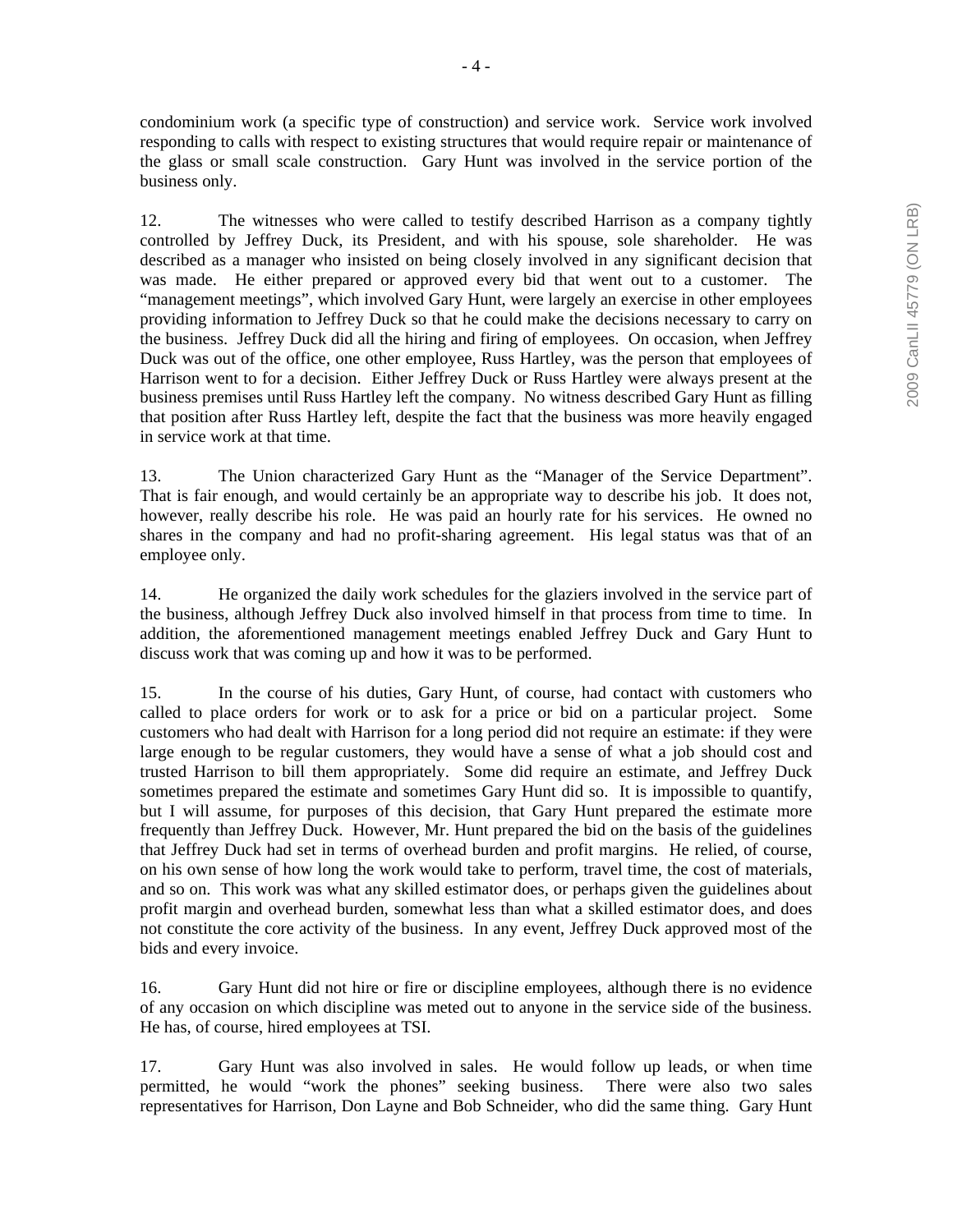provided estimates for them if it was necessary to secure certain work, again following the guidelines for any service work and seeking approval from Jeffrey Duck. Mr. Hunt also assigned the service work on a daily basis to each of the service employees. They reported to the shop at Harrison Glass each day, and he would lay out the work orders that he expected them to finish in a day for pick-up. Although Mr. Hunt suggested Mr. Duck had some involvement in the scheduling of employees, he was sufficiently vague on the particulars that I conclude he was solely responsible for that. That is a function which involves calculating the amount of time required for each job and identifying its location so that the work can be performed in one day and can be done efficiently. It is an important role, but hardly a core function of the business.

18. Gary Hunt testified that towards the end of the time during which Harrison was operating, he did notice a slowdown of the business, but not one that particularly affected the service portion of the business. The Union argued that after Russ Hartley left, one and a half years before the business closed down, Mr. Hunt could see the writing on the wall and was looking around for other opportunities to earn a living. In fact, Mr. Hunt testified that he believed Russ Hartley had left the company over a dispute about working with Stephen Duck, Jeffrey Duck's son, who was becoming involved in the business. He testified that he had made no plans whatsoever to look elsewhere for earning opportunities and was certainly not planning to take the business with him in any particular way. Indeed, when the business was closed, he was given very little notice. He first applied for other employment with AFG Glass, a large unionized contractor, and while he was waiting for AFG Glass to get back to him after a first interview, he met with Randy Hoffner and decided to go into business with him at TSI.

19. While the evidence points to Mr. Hunt as a senior and valuable employee, he did not exercise any fundamental control or direction over the business. He was certainly a managerial person and was responsible for some of the success of the business, but that does not constitute direction or control for the purposes of subsection 1(4).

20. In certain decisions, the Board has queried whether a person can ever be considered to be a "key person" if she or he has no ownership stake in the business. It seems to me that this suggestion is overly broad. An ownership interest in a business is often a sign of, and indeed coincident with, an individual who constitutes a key part of the business. Senior employees will often leave a business if they are denied an ownership stake in what they feel is a business to which they have significantly contributed in terms of its growth or operation. But the question is not the indicia of ownership (which may, on its simplest level, be simply a profit-sharing mechanism by which the company operates), but whether the employee really is a key person in the business. The presence or absence of an ownership interest is a significant indicator of the employee's role in the business, but is not a pre-condition to finding direction or control in that person's hands.

21. In this case, of course, Gary Hunt did not have an ownership interest, and that is, in my view, consistent with the role of a senior employee who is nonetheless an employee who performs particular functions for the company, but who is not a key element in the business. Not every senior employee whose efforts are important to the success of a business is so "key" to that business as to have direction or control over it. Otherwise, every senior estimator, sales representative, and supervisor of a large construction project would be found to be a key employee when they are important to, but not a functional part of, the business.

22. In this case, I conclude that Gary Hunt was not a key person within Harrison. He was a valuable senior employee, but he did not exercise control or direction over the business within the meaning of the Act. Therefore, the application under subsection 1(4) is dismissed.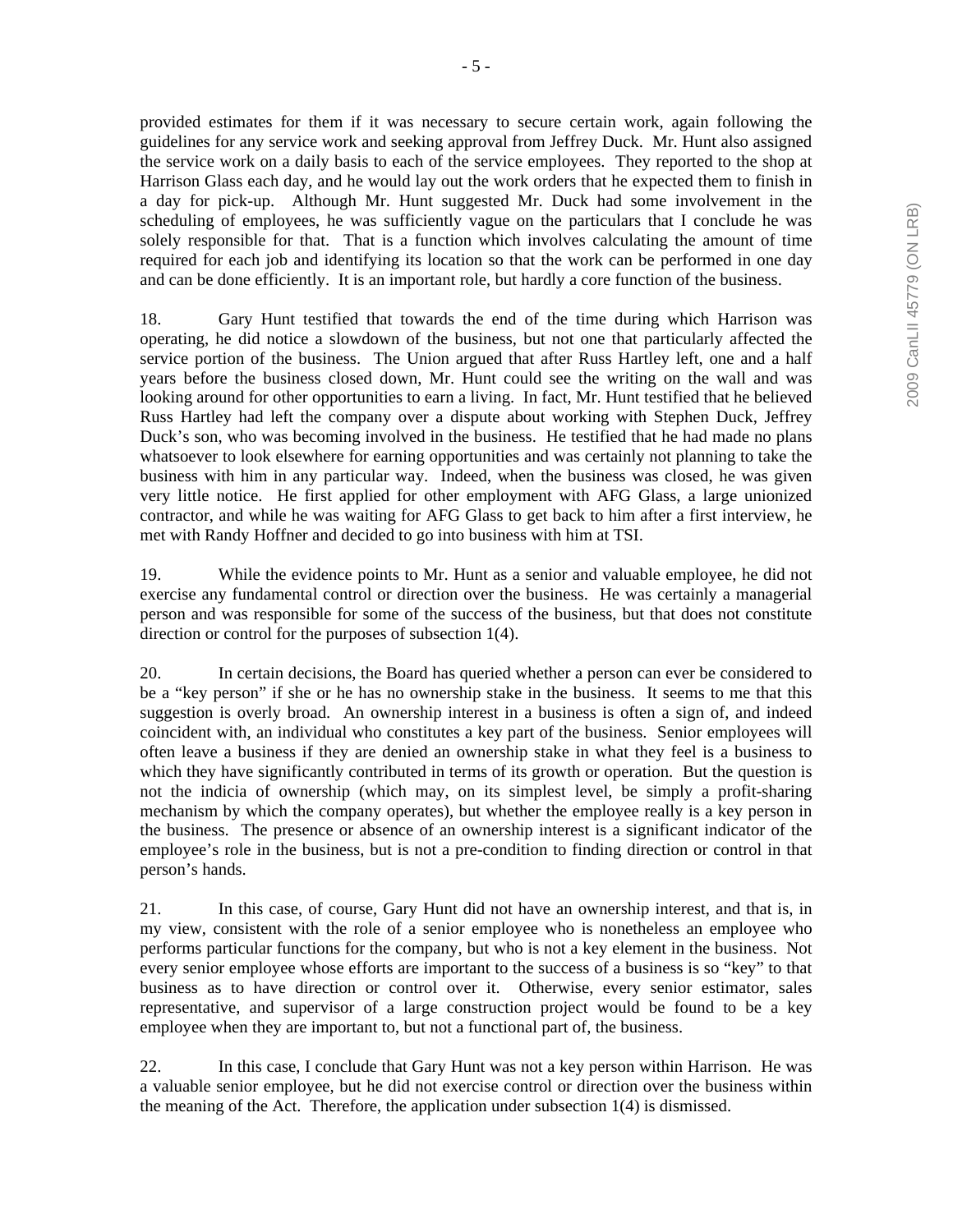### **Sale of Business**

23. Harrison closed down because Jeffrey Duck decided it was no longer a viable business, or not one that he wished to continue to operate. That is, it did not end in insolvency or because of the sudden demise or incapacity of the key principal of the business. Thus, Jeffrey Duck had the opportunity to take steps to realize what he could from the demise of his business.

24. He did, in fact, seek to transfer some parts of the business. He sent letters of introduction to certain customers in the construction and condominium portions of his business, advising them that Harrison was going out of business, but that work would be or could be performed by Pro Glass, a company incorporated by his son, Stephen Duck. In addition, Pro Glass would be performing the warranty work for work previously undertaken by Harrison. Jeffrey Duck also attempted to "reserve" certain customers for a business called Quicksilver, a partnership or proprietorship operated by a former employee, Darren Blakeman. To that end, he advised his son, Stephen Duck, to stay away from one or two significant customers so that Quicksilver would have a chance to obtain the work. His motive was not philanthropic. He had loaned Darren Blakeman some money and he wanted to ensure that he had an income stream to facilitate repayment. The Union brought a successful related employer/sale of business application in respect of Pro Glass. The matter was settled. Quicksilver went out of business approximately one year after it opened.

25. In contrast, Jeffrey Duck made no such arrangements with Gary Hunt. The sort of family consideration that caused him to try to steer some of his business to his son and the financial considerations that led to his indirect attempt to do so for Darren Blakeman provide a motive for that particular activity. However, nothing at all happened in respect to the service work in which Gary Hunt was involved. Indeed, Mr. Hunt sought employment with a unionized competitor of Harrison and may not have been someone Jeffrey Duck considered seeking some sort of arrangement with. He certainly did not seek financial consideration or some other return for any effort to steer the business to Mr. Hunt. It appears that he simply let the business go.

26. Stephen Duck testified that he thought there was an understanding that Harrison had been closed and that each of himself, Darren Blakeman and Gary Hunt were to pursue "their part of the business". He did not refer to any act or statement that was the foundation of this belief, and I conclude that this was simply a conclusion he had drawn because of his father's instructions with respect to Quicksilver's chosen customers and the fact that he saw Gary Hunt ultimately joining a company that did service work.

27. The Union relied heavily in its argument on what it says was Gary Hunt's control or indeed, the personification of the service part of Harrison's business. I have indicated why I conclude that he was a valuable senior employee, but did not personally represent a significant part of the business. However, the Union points to the fact that many of the most significant customers of TSI in its first year after Mr. Hunt joined it were also customers of Harrison. This is suggestive of facts that might constitute a sale or transfer, but in the context of the facts of this case, there is no such evidence. One needs to know why they became customers of TSI, not simply the fact that they did become customers.

28. The Union asserts that the reason they became customers of TSI was due to the skill, experience, expertise and contacts of Gary Hunt. The argument appears to be one that the Union treats as self-evident. Because the former Harrison customers are now customers of TSI, it must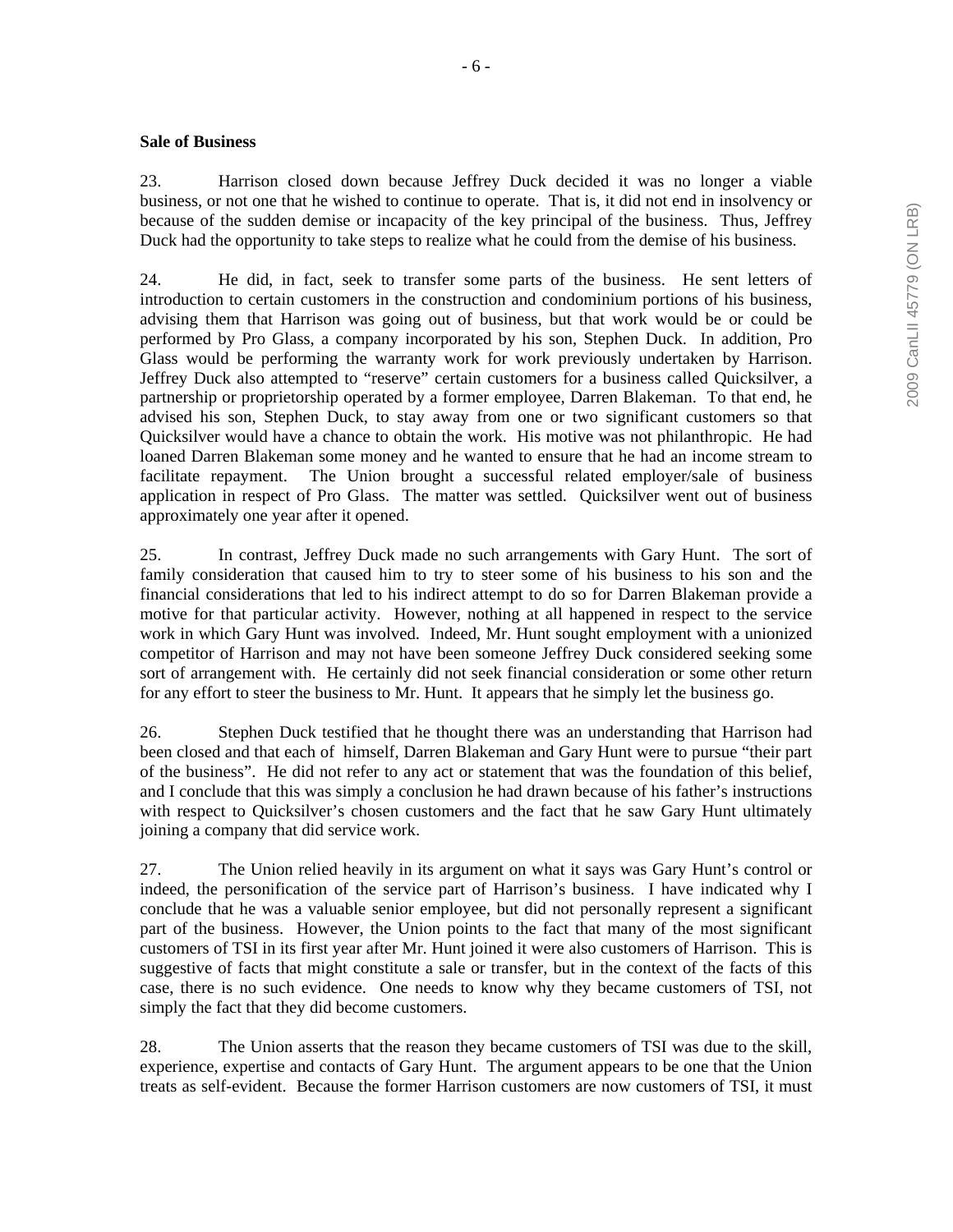29. First, it should be noted that TSI was founded a year before Gary Hunt arrived, by Randy Hoffner. He had some contacts and had established some substance as a contractor, with no help from Gary Hunt. He solicited and obtained work from certain customers, including GWL Realty, Petro Canada and Morguard Trust. When Gary Hunt made a call as a new partner in TSI, he was presenting himself as a representative of a company with a history, albeit brief, and some form of business organization and structure, not as a person who had recently left a business that had closed who was looking for work. The value of a "contact" was overstated by the Union in this case. In several instances, Gary Hunt testified that his previous "contact" with a customer stemmed from his days at Oakville Glass as an installer (for example, U of T in Mississauga). In the case of Canada Trust, Gary Hunt ascribed the fact to purely fortuitous coincidence. He was making a cold call and spoke to an employee on the central help desk, who knew him slightly from a previous contact. She had no authority to make decisions generally about approved contractors or the awarding of most work. On this day, she was on the help desk alone and was just setting up the operation. She had a job that needed to be done quickly and so she gave it to him. From that first contact, the business grew, but the initial contact was a matter of pure coincidence.

30. The TD Bank was another customer which had given work to Harrison and gave work to TSI. Both Mr. Hunt and Mr. Hoffner testified that they had solicited the work from property managers at CB Richard Ellis. Gary Hunt testified that he was able to arrange that meeting to solicit work because he had known two of the people who were now at CB Richard Ellis from his days as an installer at Oakwood Glass when they worked for Canada Trust. He testified that he needed the meeting between them and himself and Mr. Hoffner to persuade them to provide them with work. That is, their ability to get on an approved list of contractors depended on persuading those individuals at that meeting of their capacity to perform the business. It did not arise out of a simple recognition of Gary Hunt as the successor replacement for his former employer.

31. In this case, the fact that Gary Hunt had a "contact" is not significant in itself. Certainly, it helps to deal with a customer representative who recognizes a face or a name. However, persons who have worked as sales representatives will often have that kind of recognition to a much greater extent than others involved in a business. There is no evidence in this case that any customer perceived Gary Hunt to be the same business that they had dealt with at Harrison Glass and could rely on the expertise, efficiency and competence of a business they had come to know and trust. There is a difference between knowing someone as a person in the industry, and knowing a contractor or a business that operates in the field in which the customer is looking for service and that possesses a reputation for quality work on which that customer can rely.

32. As noted above, the Board has on occasion identified the key element of a business may be the skill, experience and expertise of its key management personnel. Gary Hunt did not represent these elements to prospective customers of TSI. He did not embody them at Harrison and did not transfer or take with him any of the goodwill or reputation of Harrison to TSI.

33. I cannot conclude that any of the customers with whom he dealt at TSI saw in Gary Hunt the managerial skill in bidding and executing a job that was a reflection of those same elements at Harrison. Since the work is service work, it is a collection of small jobs over time, and a company such as TSI had to establish a reputation by successfully completing that work time and again. As the Board said in *Gallant Painting*, *above*, at paragraph 49: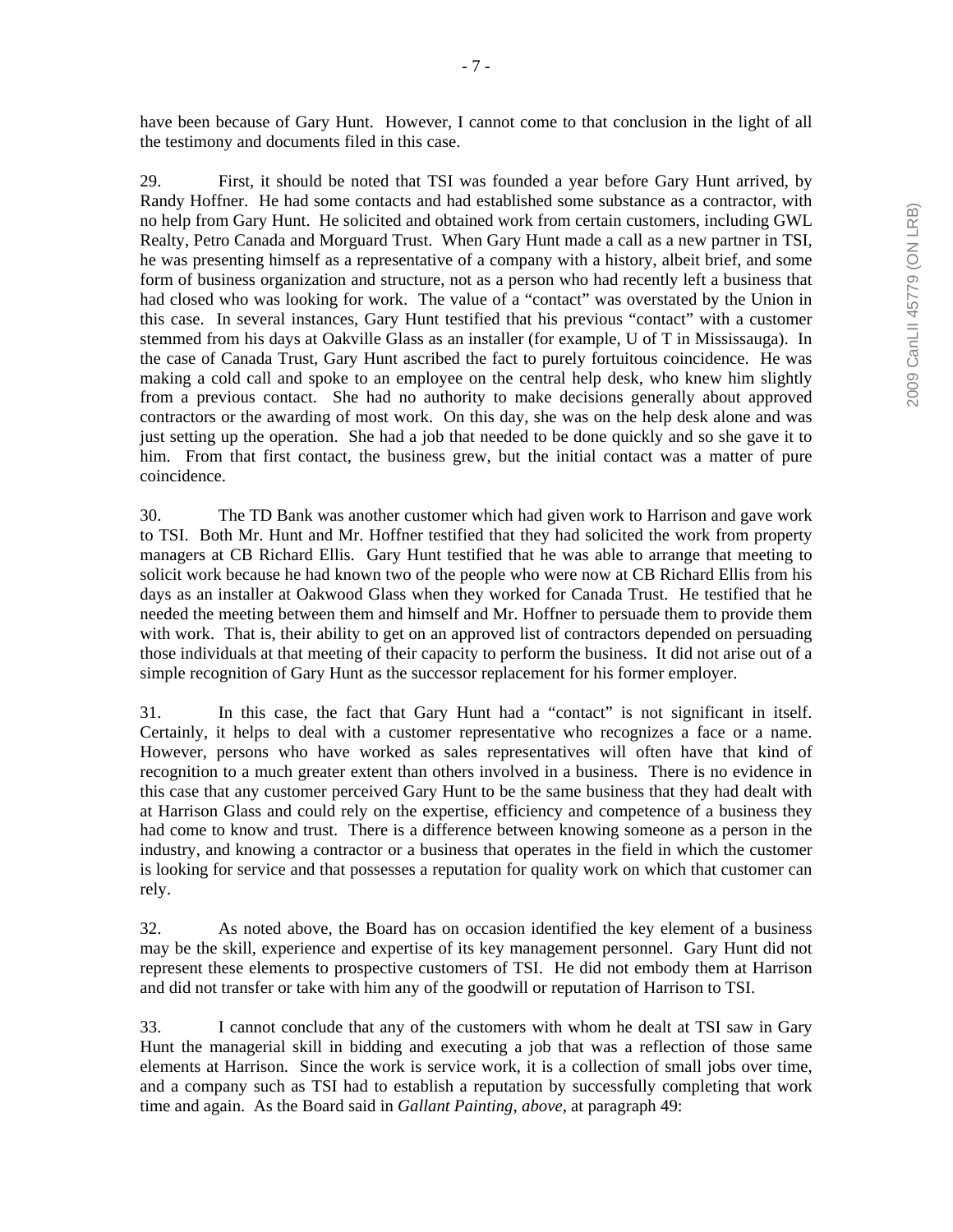49. Although it is true that Lindsay Maintenance might have started from scratch gradually building up the kind of skill, experience and expertise and knowledge enjoyed by Gallant Painting, it did not do so. Lindsay Maintenance might have hired someone with skills, know how and experience similar to those of Mr. Gallant to assist it as it slowly built up the business to the level of expertise and recognition enjoyed by John Gallant and Gallant Painting. The fact remains however, that it did not do so.

34. In this case, I conclude that TSI did build a business from the ground up. Randy Hoffner started before Gary Hunt arrived on the scene and had established some sort of business. It grew before and after Gary Hunt's arrival. The gross billings of the first 21 months of business after Mr. Hunt's arrival were not startling large, and there was no evidence to suggest how they compared to any other similar period. There was nothing of the sort of evidence that the Board found in *Gallant Painting* to suggest a sudden upsurge in a kind of business that TSI had not done before the new partner's arrival.

35. The Union also relied on the fact that all or almost all of the employees at TSI worked at one time or another for Harrison. That bald statement does indeed suggest a sale of a business. Once again, the detailed facts tell a different story. Often the Board will draw a conclusion of a sale or transfer of a business from the movement of a significant core of employees from one business to the other. The Board presumes that this group of employees represents a kind of group experience and expertise in the actual work processes and an efficiency on which a new business can rely in pricing and performing jobs. In this case, the employees did not represent that kind of group experience or efficiency. Service work is performed by one employee alone or two employees working together but isolated from anyone else. Some of the employees were apprentices at Harrison, and possessed limited skills for that reason. Two of the employees (Doug Paul and Ken) worked only occasionally for Harrison. They and two others were called the "county gang" as they were utilized only for work away from Harrison's core geographic area. Most importantly, they did not come to TSI as a group. They were hired as TSI expanded, one at a time, over a four-year period. They may have come to TSI for many reasons, but their employment at TSI does not represent a transfer of experience and expertise or collective knowledge from Harrison to TSI. Whatever the reason for TSI's hiring policies, it is not evidence of a transfer of business.

36. The one final factual matter on which the Union relied, but not heavily, was work performed by a man named Lam Bui. Lam Bui worked for many years for Harrison. He worked on particular metal fabricating equipment to produce the aluminium frames and other framing and attachment hardware that went along with the windows that Harrison installed. There were three large machines, a brake, a radial saw and a milling machine. When Harrison Glass closed down, Jeffrey Duck gifted these three pieces of equipment to Lam Bui. The only estimate of the value of that equipment came from Randy Hoffner, who priced it at approximately \$4,000 to \$5,000. Lam Bui entered into an agreement with TSI to perform work for them. The rate he is paid is a function of the work done and the fact that he owns the machinery which is used to fabricate the aluminium frames.

37. While Lam Bui could have taken his equipment and set up shop anywhere, the advantages to him of remaining and working for TSI are obvious. TSI rented space at Fewster Drive, which is where his machinery was located. If TSI used Lam Bui for all of their fabrication needs, he would not need to move the equipment and could continue performing what he had